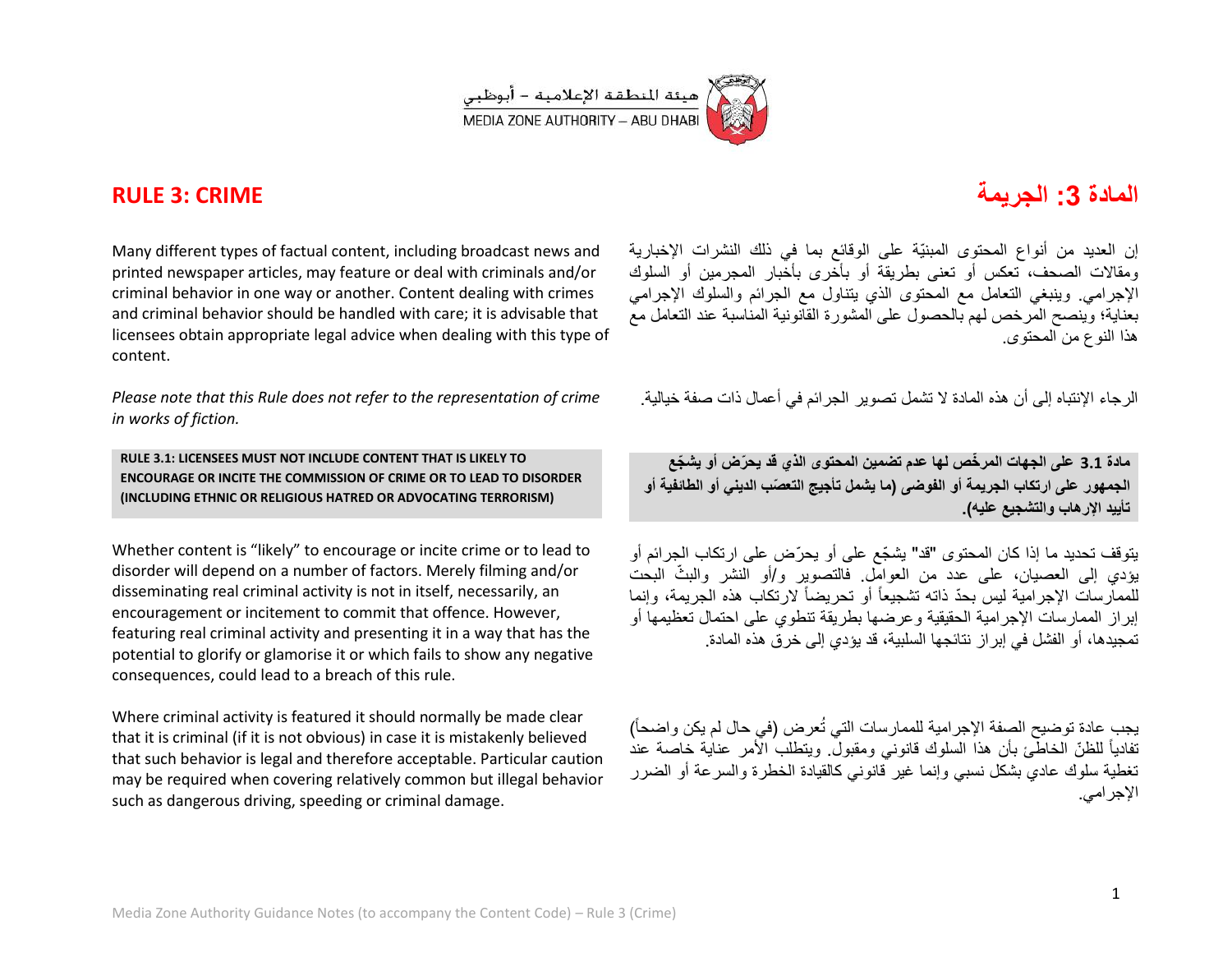

It may be appropriate to ensure that the negative consequences of criminal activity are included (over and above the fact that it is an offence). This might include feelings of guilt, family shame and dishonor and, if relevant, imprisonment.

Direct calls or deliberate provocation to the audience to commit crimes which are left unchallenged e.g. providing a platform for a religious extremist to actively call for acts of violence, aggression and/or intimidation to be carried out against members of other faiths or cultures, would almost certainly breach this rule and the UAE's Criminal Legislation (i.e. the Penal Code).

**RULE 3.2: LICENSEES MUST TAKE ALL REASONABLE STEPS NOT TO DISSEMINATE CONTENT THAT COULD ENDANGER LIVES OR PREJUDICE THE SUCCESS OF ATTEMPTS TO DEAL WITH A HIJACK, KIDNAPPING OR TERRORIST ACTIVITY**

Licensees should use their own judgment to determine whether material is likely to endanger lives or threaten the success of attempts to deal with a hijack, kidnapping or terrorist activity. The issues which could arise will no doubt be specific to the circumstances and context.

An example of content that could endanger lives would include the publication of statements that glorify the commission or preparation of acts of terrorism particularly if the audience could reasonably assume that what was being glorified was also being encouraged.

Licensees should also consider carefully if the content could in any way have the potential to prejudice a police investigation or any other ongoing investigation or situation (e.g. hostage negotiations)

Licensees must be cautious when deciding what information to

قد يكون من المناسب الحرص على إبراز النتائج السلبية للممارسات الإجرامية ضمن المحتوى (فضلاً عن كونها جريمة). ويمكن أن يُشمل ذلك الشعور بالذنب، والعار وفي بعض الأحبان السجن.

إن الدعوات المباشر ة والتحر بض المتعمّد لار تكاب الجر ائم التي تبقى بلا مناز ع كتوفير منبراً لمنطرّف ديني يسمح له توجيه الدعوات بشكل ناشط لممارسة العنف والعدوان و/أو أساليب التخويّف المتّبعة ضدّ أفراد من الديانات أو الثقافات الأخرى، قد يعدّ بالتأكيد خرقاً لمهذه المادة وللتشريع الجنائى فى الإمارات العربية المتحدة (أي قانون العقوبات).

**مادة 1.3 على الجهات المر ّخص لها اتخاذ جمٌع اإلحتٌاطات الممكنة لمنع نشر و/أو ب ّث المحتوى الذي قد ٌعّرض حٌاة اآلخرٌن للخطر أو ٌهّدد نجاح عملٌات التصّدي لمحاوالت اإلختطاف أو السرقة أو النشاطات اإلرهابٌة.**

يجب على الجهات المر خّص لها اللجوء إلى الحكم الذاتي لتحديد ما إذا كانت المادة من المحتمل أن تعرّض الأرواح للخطر أو تهدّد نجاح محاولات التصدّي للإختطاف، أو السرقة أو الممارسات الإرهاّبية. لا شكّ في أن القضّايا التي ستُثار مرتّبطة بشكل محدّد بالنتائج وبالسباق.

ومنِ المحتوى الذي قد يعرّض الأرواح للخطر، ذلك الذي يحتوي على نشرٍ لتصاريح تعظّم ارتكاب أو التحضير لأعمال الإرهاب وخاصة في حال افتّرض الجمهور بشكلّ معقول أن ما يتمّ تعظيمه، يُشجّع على ارتكابه أيضاً<sub>.</sub>

كما يجب على الجهات المرخّص لها مراعاة ما إذا كان المحتوى يحمل بأية طريقة من الطرق احتمال التحيّز لتحقيقات الشرطة أو أي تحقيق آخر أو موقف قيد الإجراء (مثلاً، مفاوضات بشأن الرهائن(.

على الجهات المرخّص لها أيضاً ان تتوخى الحذر عند تحديد المعلومات التي ستنشر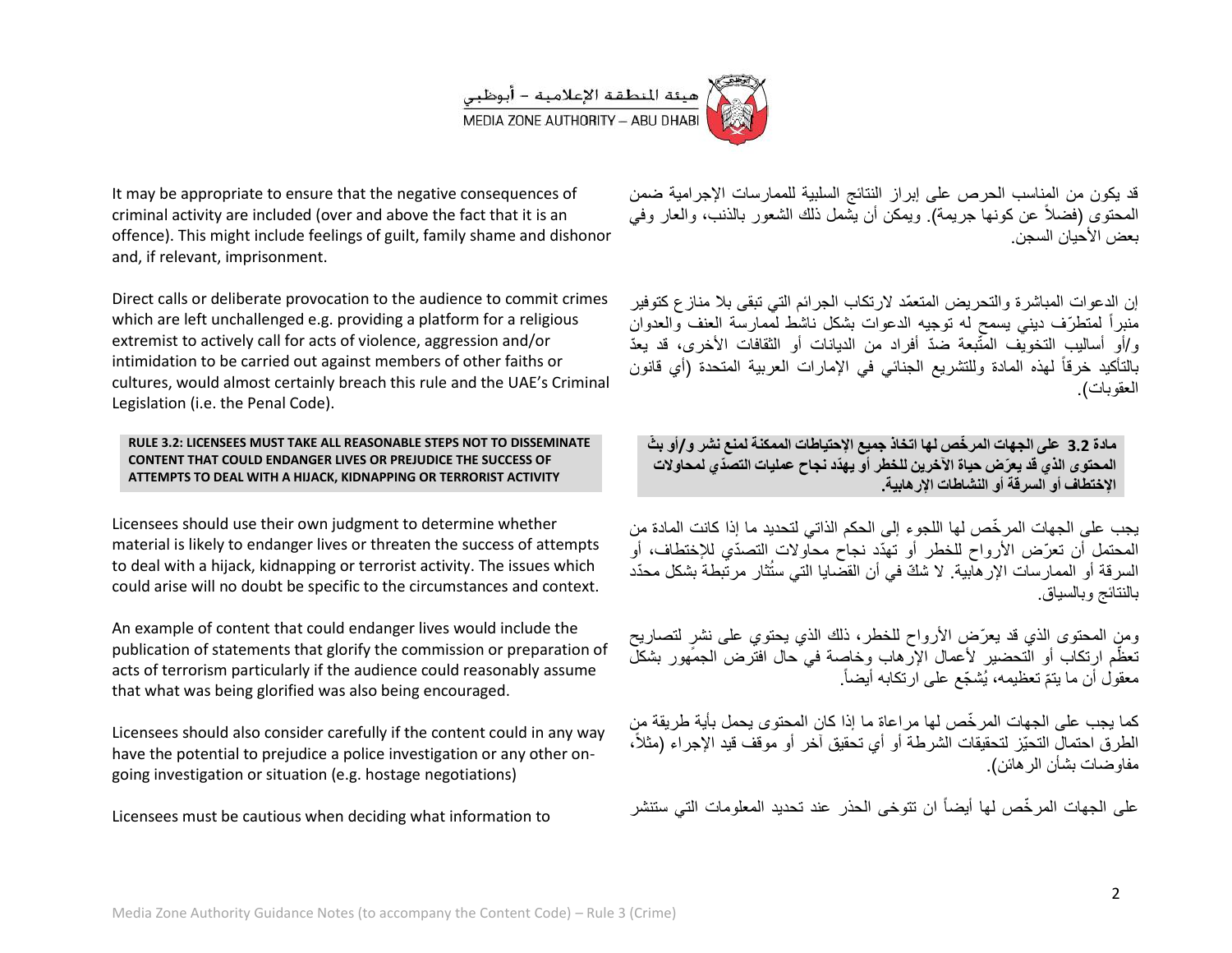

disseminate if the information has been obtained during an on-going or live situation.

**RULE 3.3: DESCRIPTIONS OR DEMONSTRATIONS OF CRIMINAL TECHNIQUES WHICH CONTAIN DETAILS THAT COULD ENABLE OR FACILITATE THE COMMISSION OF CRIME MUST NOT BE DISSEMINATED UNLESS THERE IS STRONG EDITORIAL JUSTIFICATION**

Licensees should not normally demonstrate or describe the detail of criminal techniques (e.g. how to hotwire a car) unless it is editorially justified to do so. In addition, irrespective of any justification, it is important that licensees avoid revealing too much detail about how to conduct crimes so that others are not easily able to copy it. This rule could apply to those crimes that involve generally unknown methods and techniques that the general audience would be unlikely to be aware of e.g. how to commit unusual types of online banking fraud. However, it would also apply to crimes such as breaking and entering, how to disable a burglar alarm and how to commit insurance fraud etc.

## **RULE 3.4: NO CONTENT SHALL BE DISSEMINATED IN RELATION TO AN ONGOING CRIMINAL INVESTIGATION WHICH HAS BEEN ORDERED TO BE KEPT CONFIDENTIAL OR WHERE PUBLICATION IS RESTRICTED BY A JUDGE OR THE PUBLIC PROSECUTION**

Licensees should not do anything that is likely to distort the course of any criminal proceedings (whether being tried at the time or reasonably foreseeable).

Where legal restrictions apply prohibiting the identification of minors or other people involved in legal proceedings, licensees must be careful not to disseminate any material that would directly or indirectly lead to

و/أو تبثُّ وذلك في حال تلقي المعلومات أثناء ظرف جارٍ أو تحدث وقائعه مباشرة.

**مادة 1.1 عدم نشر و/أو ب ّث أي محتوى ٌنقل الوصف التفصٌلً للتقنٌات اإلجرامٌة التً من شأنها تعزٌز أو تسهٌل ارتكاب الجرائم، إال فً حال كانت مبررات الجهات المر ّخصة لها مقنعة للقٌام بذلك.**

في الإجمال، لا يجب على الجهات المرخّص لها شرح أو وصف تفاصيل التقنيات الإجرامية (مثل كيفية تشغيل محرك السيارة بالأسلاك) إلا في حال كان القيام بذلك مبرراً. بالإضافة إلى ذلك، وبغضّ النظر عن أي تبرير مقدّم، من الضروري أن تتجنّب الجهات المرخّص لها الكشف عن الكثير من المعلومات في ما يتعلق بارتكاب الجرائم وذلك كي لا يتمكن الأخرون من تقليدها بسهولة. وتنطبق هذه المادة على الجرائم التي تشمل الطرق والتقنيات المجهولة التي قد لا يكون الجمهور على دراية بها ككيفية القيام بأنواع غير اعتيادية من الإحتيال المصرفي عبر الإنترنت. كما تشمل هذه المادة الجرائم المتصلة بالاقتحام والدخول، وكبفية تعطيلُ الإنذار الكاشف للسرقة، وارتكاب الإحتيالُ على التأمين، إلخ.

**مادة 1.3 عدم نشر و/أو ب ّث أ ّي محتوى مّتصل بتحقٌقات جنائٌة جارٌة، ُطلب رسمٌاً اإلبقاء على سرٌّتها أو صدر قرار بعدم نشرها أو بثّها من قبل قاضً المحكة أو النٌابة العامة.**

لا يجب على الجهات المرخّص لها القيام بأي شيء من المحتمل أن يحرّف مجرى أي إجراءات إجرامية (سواء كان النظر فيها حالياً أو متوقعاً إلى حدّ ما).

عند الحالات التي تفرض فيها القيود القانونية منع الكشف عن هوية القاصرين أو غير هم من الأشخاص المتور طبن في إجر اءات قانونية، بجب على الجهات المر خّص لها الإنتباه إلى عدم نشر و/أو بث أية مواد قد نؤدي، بطريقة مباشرة أو غير مباشرة، إلى الكشف عن هوية هؤلاء الأشخاص.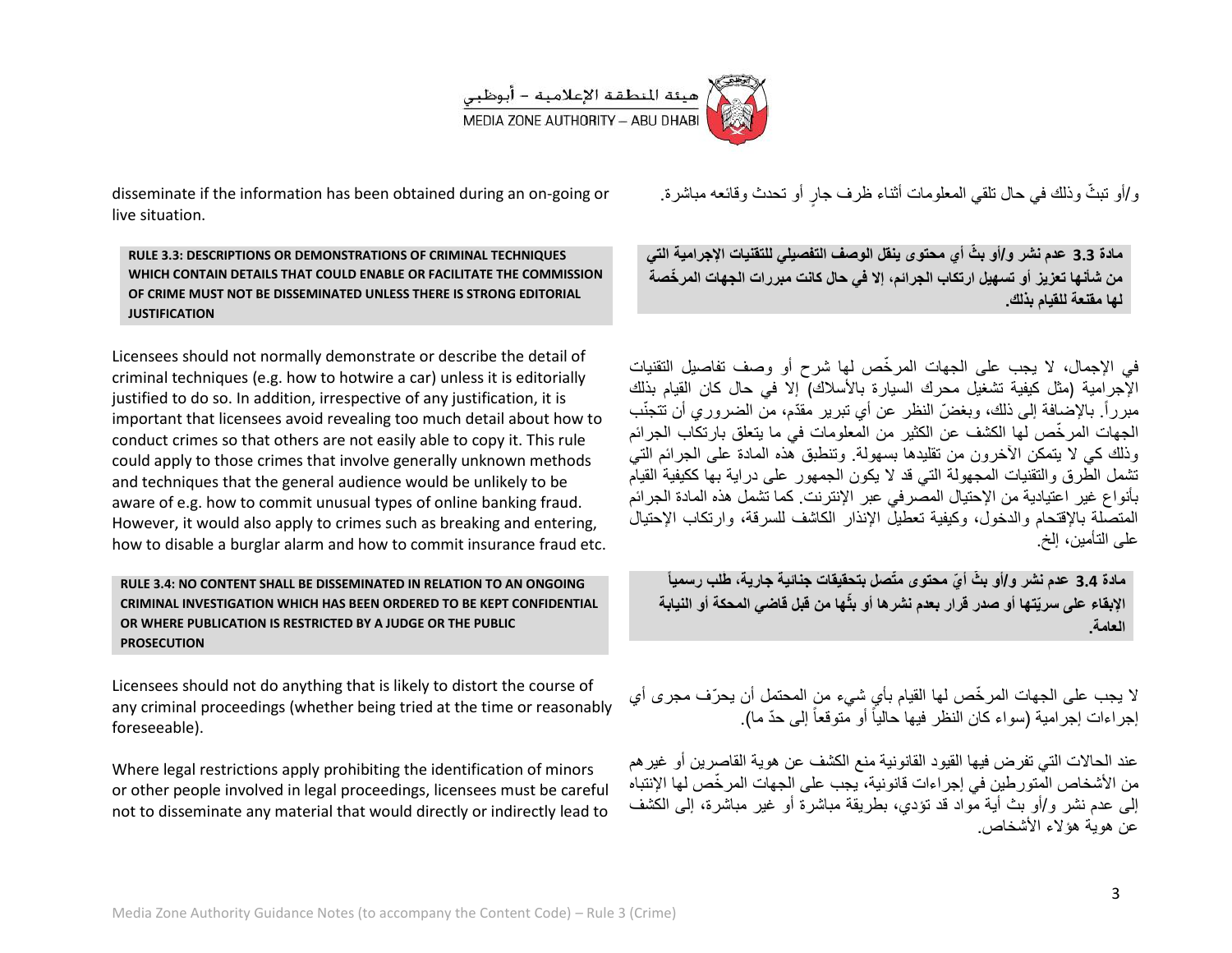

any of those individuals being identified.

It is often the case in the UAE that people involved in legal proceedings are not identified by name (they are sometimes identified by initials) so it is the licensee's responsibility to ensure they comply with the relevant legal restrictions and provisions.

**RULE 3.5: NO PAYMENT, PROMISE OF PAYMENT, OR PAYMENT IN KIND (DIRECTLY OR INDIRECTLY) SHOULD BE MADE, IF IT WOULD HAVE THE POTENTIAL TO OBSTRUCT THE COURSE OF JUSTICE, OR PERMIT CONVICTED CRIMINALS TO PROFIT FROM THEIR CRIME(S)**

Criminals should not benefit from their crimes. In order to prevent them from doing so, payments should not generally be made to them for interviews about their crimes or any other type of participation in content (e.g. as a consultant or expert on crime and criminal practices) that is related to criminal activity.

"Payment", "promise of payment" and "payment in kind" covers making (or promising to make in the future) cash payments or other kind of payment or consideration (e.g. a gift or paying off a debt) to the criminal. The prohibition on payment under this Rule is in relation to an interview or some other contribution to the content which relates to their crime. "Some other contribution" could include indirect payments to criminals e.g. paying a license fee to a criminal for photographs relating to the crime that he/she owns and supplies to the licensee. This rule is not designed to inhibit the rehabilitation of criminals and would not automatically disqualify anyone convicted of a crime being paid for a contribution (in content about for example, fishing or rockclimbing) as long as that contribution is not about his or her crime or crime in general.

و غالباً ما تنطبق الحالة في الإمار ات العربية المتحدة أن لا يُكشف عن أسماء المتور طين في إجراءات قانونية (إذ يعرّف عنهم أحياناً بالأحرف الأولى من أسمائهم)، لذلك يكون من مسؤولية الجهات المرخّص لها الحرص على العمل بالقيود والأحكام ذات الصلة.

**مادة 1.3 عدم تقدٌم أٌة دفعات، أو وعود بتقدٌم دفعات أو أٌة دفعات عٌنٌة )بشكل مباشر أو غٌر مباشر( مقابل نشر و/أو ب ّث محتو ًى من شأنه أن ٌعرقل سٌر العدالة أو أن ٌمنح المحكوم علٌهم فرصة لتحقٌق الربح المالً مقابل ارتكابهم الجرائم.**

لا يجب أن يستفيد المجرمون من جرائمهم. في سبيل الحد من ذلك، لا يجب أن يدفع لهم إجمالاً لقاء محاورتهم في مقابلات أو أي نوع آخر من المشاركة في محتوى يدور حول هذه الجرائم. (مثلاً، كمستشار أو خبير في الجرائم أو الممارسات الإجرامية).

ويشمل "الدفع،" "الوعد بالدفع" و"الدفعات العينيّة" تسديد (أو الوعد بالتسديد اللاحق) دّفعات نقدية أو أي نوع آخر من دفع المال أو التعويضات المالية كتقديم هدية للمجرم أو تسديد دين ما متوجب عليه. ويرتبط منع الدفع بموجب هذه المادة، الدفع مقابل إجراء مقابلات أو الإشتراك بمحتوى يرتبط بجرائمهم. أما تعبير "نوع آخر من الهبات" فيتضمن تسديد دفعات غير مباشرة للمجرمين كالدفع للمجرم مقابل الحصول على ترخيص استعمال الصور الخاصة بالجريمة التي ارتكبها والتي بملكها ويتيحها أمام الجهات المر خّص لها. إن هذه المادة غير ًمعدّة لمنع إعادة تأهبلّ المجرمين والا تجرّد من الأهلية بشكل تلقائي أي شخص متّهم بجريمة كان قد تلقّى المال مقابل الاشتر اك بمحتوى ما (على سبيل المثال محتوى عن صيد الأسماك أو تسلق الصخور) طالما أن مشار كته لا تتعلق بجر بمته بشكل عام.